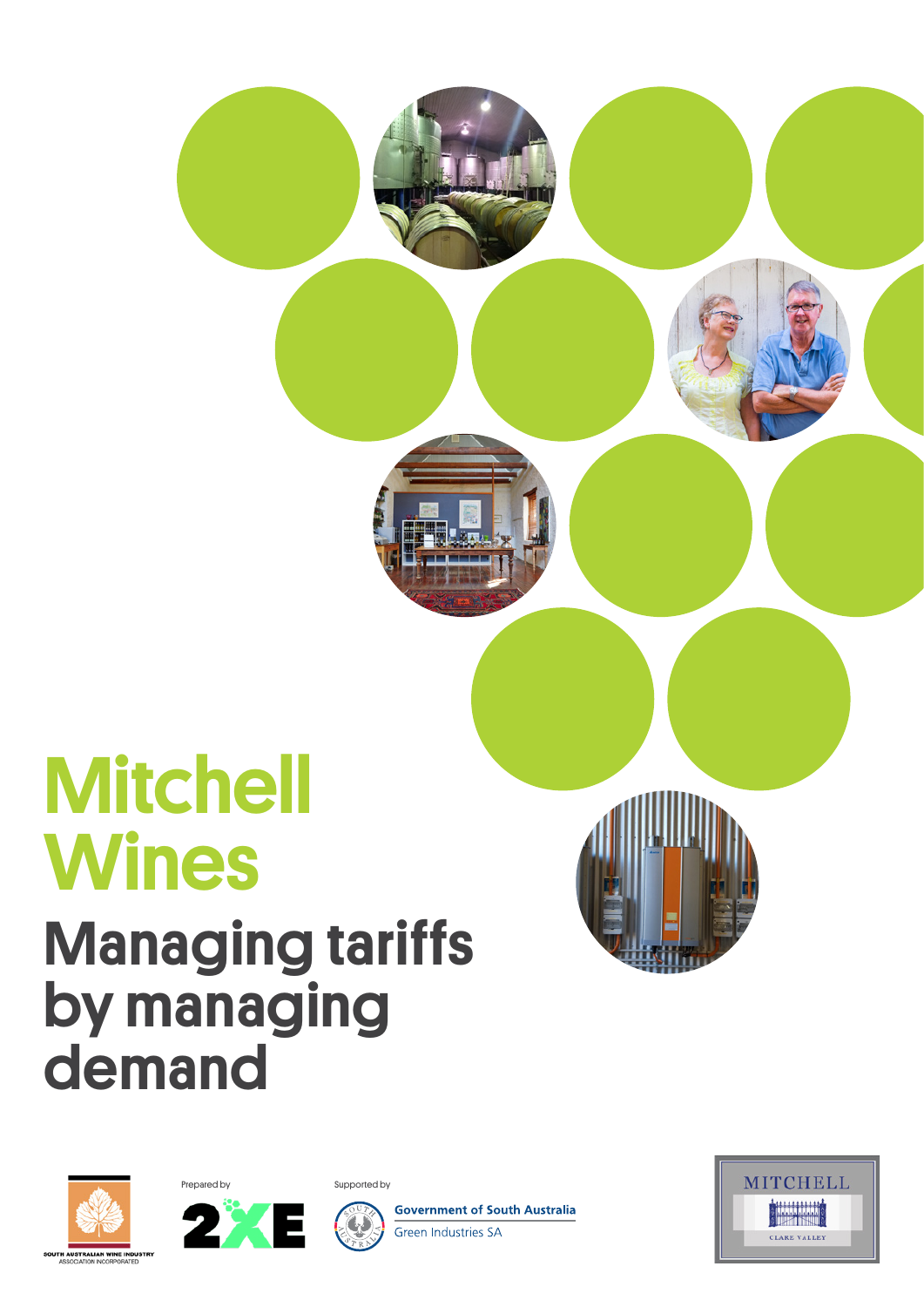# How Mitchell Wines is managing electricity costs by controlling annual load and remaining a small business customer

Mitchell Wines is a third-generation family winery producing red and white wines in the Clare Valley Region of South Australia. As the winery has grown, so have its electricity bills. Mitchell Wines is now taking control of their electricity consumption.

In South Australia, the quantity of electricity you use per year will govern which tariff you are allocated by SA Power Networks (SAPN) – either a large or small business tariff (Figure 1).



 Over 2018-19, Mitchell Wines noted that the winery had consumed 158MWh of electricity and that exceeding 160MWh per year would move the business to a large business tariff.

Mitchell Wines participated in the Winery Energy Demand Management Program, funded by Green Industries South Australia (GISA) and managed by the South Australian Wine Industry Association (SAWIA). Through the program energy consultants 2XE were engaged to find out how changing tariffs would impact their electricity bill.



 *Figure 1: Categorisation of businesses*

Small business tariffs are charged based on electricity consumption (kWh). Large business tariffs are charged based on both consumption (kWh) and demand (kVA).

An analysis to understand the impact of Mitchell Wines moving onto a **large business tariff** found that Mitchell Wines' electricity costs would increase by 10.4% p.a. if they transitioned to a large business tariff, with an agreed demand. However, Mitchell Wines could reduce this increase to only 1.8% p.a. if they transitioned to a large business tariff, with an actual demand.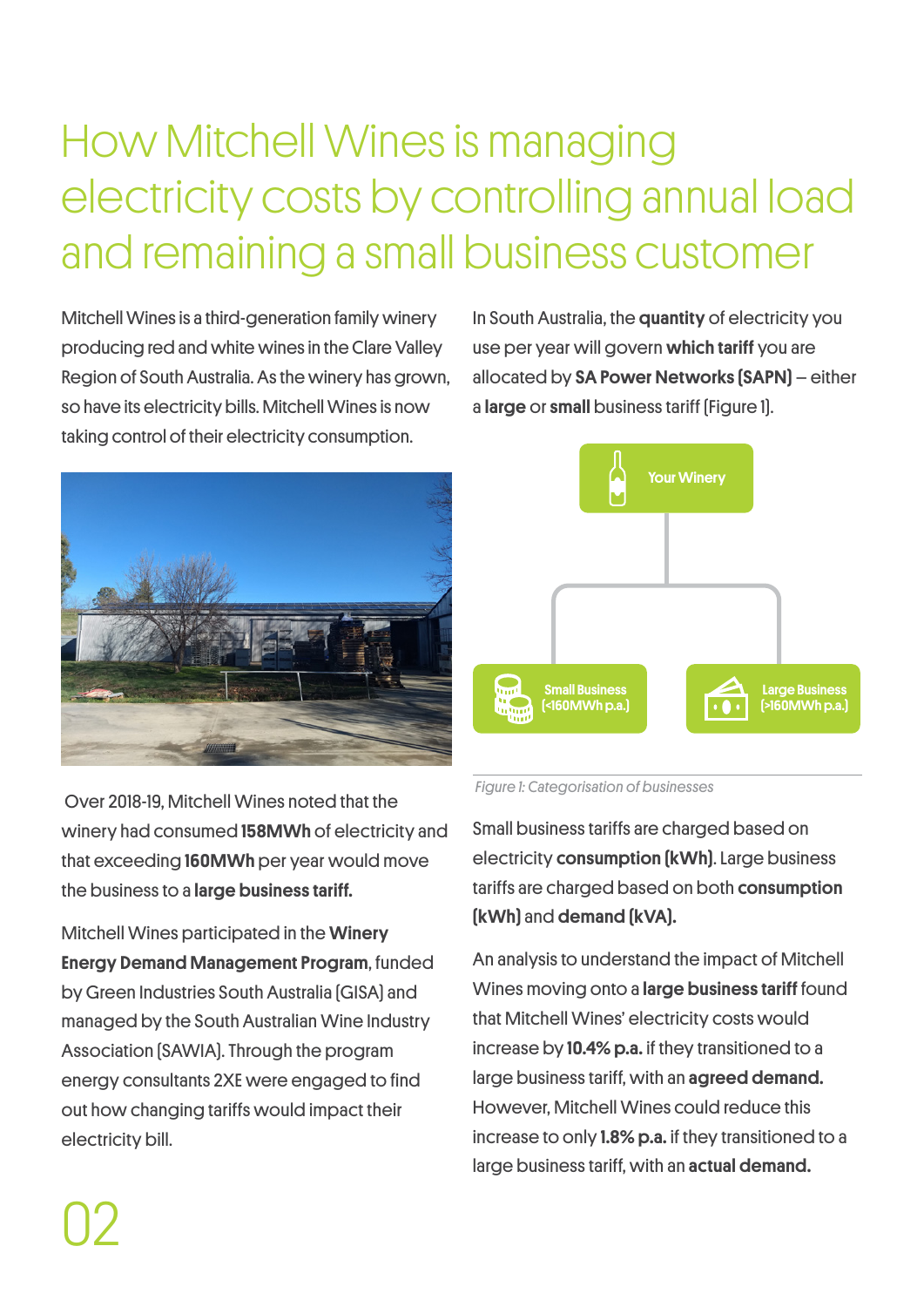

 *Figure 2: Forecast network cost increases*

For Mitchell Wines, it is cheaper still to remain on a small business network tariff. The next question for Mitchell Wines is how could they reduce their grid consumption to ensure they remained under the 160MWh per annum?

One way to reduce grid electricity consumption is through the installation of solar PV. In addition to an existing 60kW solar PV system (Figure 3), Mitchell Wines recently installed another 40kW system and had its existing panels cleaned to further reduce grid consumption.



*Figure 3: Solar inverters*

This new system will reduce Mitchell Wines' annual electricity consumption by ~20%, keeping the winery well below the small business consumption threshold.

Modelling of solar PV generation and Mitchell Wines' electricity use indicated that the 100kW solar system is oversized. A proportion of electricity generated by the solar PV system will be exported back to the grid outside of vintage.

Mitchell Wines is not paid for the electricity it sends back into the grid. It is now a priority for Mitchell Wines to negotiate a feed-in-tariff with an electricity retailer to further reduce electricity bills.

Another opportunity to reduce the winery's electricity consumption is to replace all metal halide high bay lights (Figure 4), with LED alternatives.



*Figure 4: Metal Halide High Bay Lighting*

The South Australian government currently supports the upgrade of high bay lights to LEDs through their Retailer Energy Efficiency Scheme (REES). The upgrade is undertaken through Trade Services South Australia (TSSA) and up to 19 high bay lights can be replaced for about the same cost of scissor lift hire. For more information and conditions of this offer, head to the TSSA website.

The replacement of all winery high bay lights to LED alternatives will reduce electricity consumption by 6.6% and costs by 5.1%.